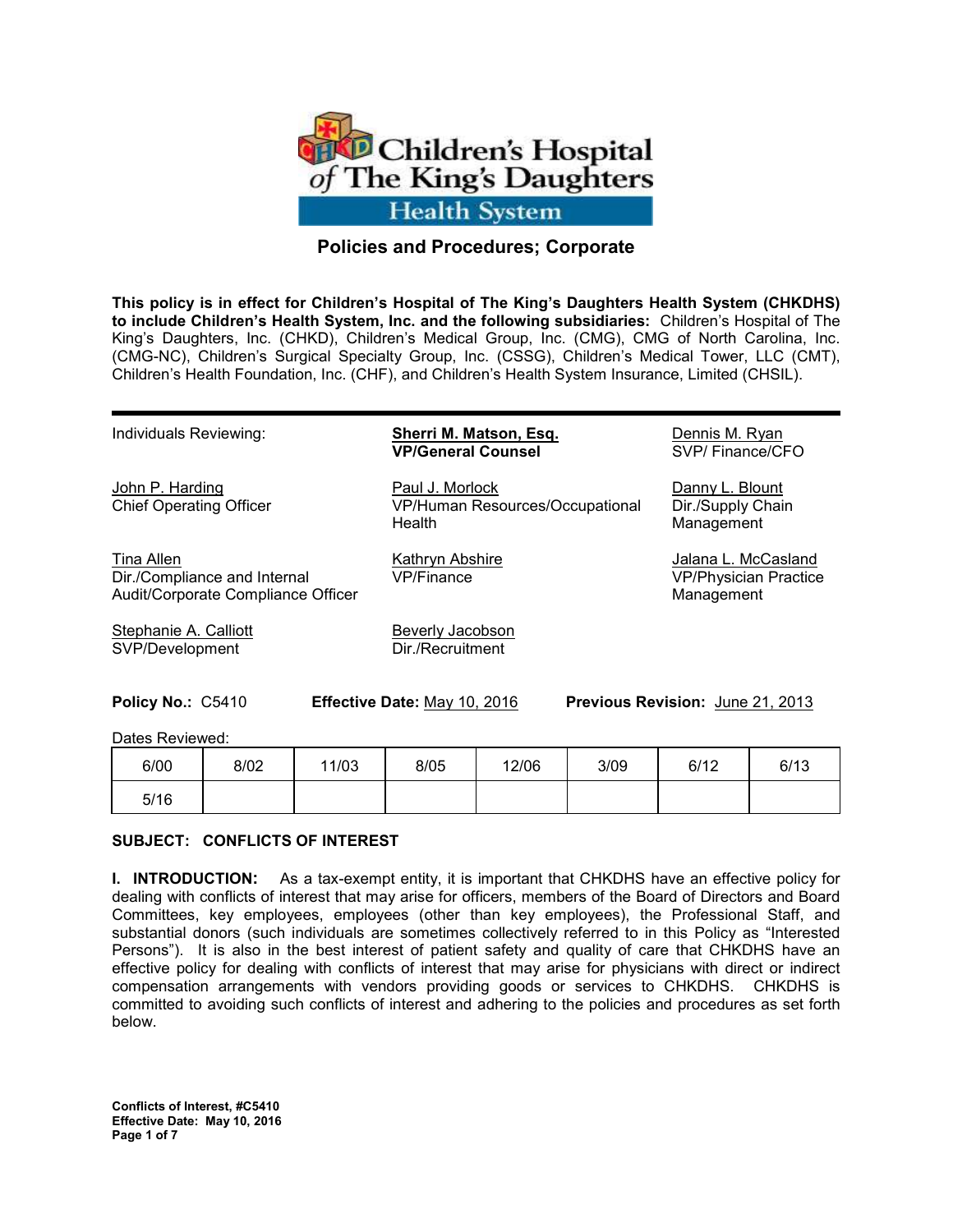Examples of such conflicts of interest include the following:

- CHKDHS wishes to enter into an agreement with a physician group and one of the members of the group is a member of the CHKDHS Board of Directors.
- A CHKDHS employee owns 20% of a company that CHKDHS wishes to engage to provide laundry services to the Hospital.
- The spouse of a member of CHKD's Professional Staff is the landlord of a medical office building in which CHKDHS wishes to rent space.
- CHKDHS wishes to do business with a firm involving a material transaction and an officer of that firm was a former member of the CHKDHS Board.
- A vendor offers to pay for a CHKDHS employee to attend a conference to learn about a new product and offers to pay all travel expenses.
- A physician employed by CSSG is a member of an advisory board of a medical equipment manufacturer from which CHKD purchases equipment and supplies.

Conflicts such as these can lead to excess benefit transactions, private benefit or private inurement that violate Internal Revenue Service (IRS) regulations and can lead to intermediate sanctions (monetary sanctions against CHKDHS and/or the Interested Party) and revocation of CHKDHS' tax-exempt status under IRS regulations. Also, conflicts such as these can lead to a breach by an individual of his or her duty to the organization to maintain the organization's interests above the individual's interests in selecting vendors and engaging in transactions involving the Corporation.

## **II. DEFINITIONS**

1. Conflict of Interest. A Conflict of Interest is defined as any business or personal involvement by an officer, member of the Board of Directors, key employee, employee (other than key employee), Professional Staff member, substantial donor, or a Family Member of any of these Interested Persons that may conflict with such Interested Person's responsibilities to the organization. Examples of conflicts of interest include the following:

(a) Outside Interests and Activities. Transactions with the organization in which the Interested Person or his or her Family Member has an interest. An Interested Person is considered to have an "interest" in a business transaction if he or she: (1) has a material financial interest in it; (2) has a material financial interest in any organization involved in the proposed transaction; or (3) holds a position as trustee, director, general manager, or principal officer in any such organization. A person has a "financial interest" if the person has, directly or indirectly, through business, investment or a Family Member:

(i) an actual or potential material ownership or investment interest in any entity with which the organization has or is contemplating a transaction or arrangement, or

(ii) an actual or potential compensation arrangement with the organization or with any entity or individual with which the organization has or is contemplating a transaction or arrangement.

As a general rule, an ownership or financial interest is "material" if the interest exceeds five percent (5%) of the capitalization of the outside concern or five percent (5%) of the Interested Party's net worth, whichever is less.

(b) Competition with the Organization. A Conflict of Interest may include (i) competing either directly or indirectly with the various health services, products or plans offered by the organization, or (ii) serving as a director or rendering managerial or consulting services to any outside concern that directly competes with the services of the organization.

**Conflicts of Interest, #C5410 Effective Date: May 10, 2016 Page 2 of 7**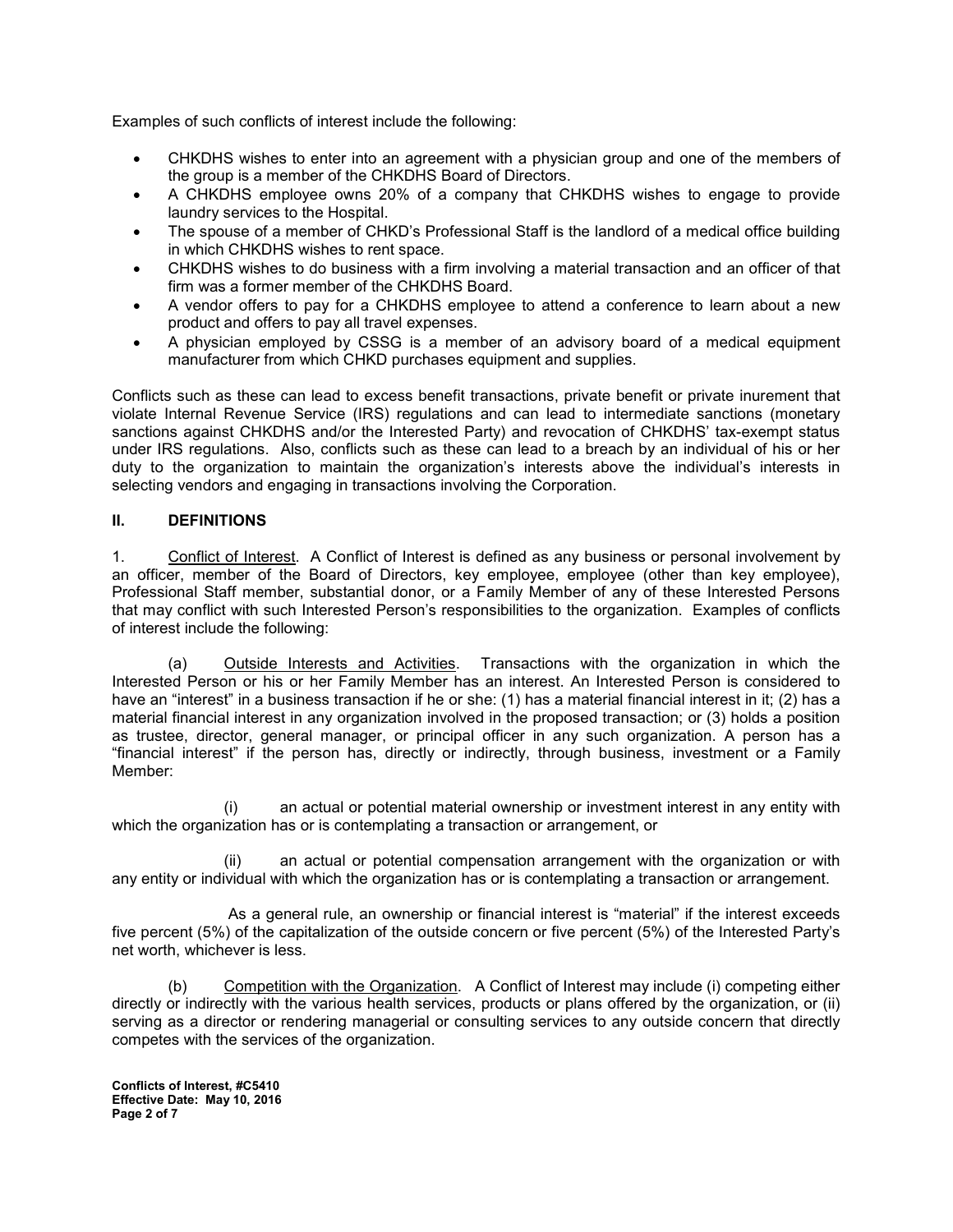(c) Gifts and Entertainment. Accepting gifts, entertainment or other favors from any outside concern or person which does or is seeking to do business with or is a competitor of the organization under circumstances from which it might be inferred that such action was intended to influence or possibly would influence the Interested Person in the performance of his or her duties to the organization. Excepted are items of nominal or minor value or social entertainment unrelated to any particular transaction or activity of the organization.

 (d) Use/Disclosure of Inside Information or Use of Position to Influence Decision-Making. A director, officer or key employee discloses or uses information relating to the business of CHKDHS or any of its subsidiaries or uses or attempts to use the influence of his or her position to influence the organization's decision-making for the personal profit or advancement of the director, officer, or key employee or his or her immediate family member, or for any other reason unrelated to performing corporate duties.

2. Family Member. The officer, member of the Board of Directors, key employee, employee (other than key employee), the Professional Staff member and the substantial donor and his or her spouse, each of their parents and stepparents, each of their children, each of their siblings and step-siblings, each of their grandparents, each of their grandchildren, and the spouses of any of these individuals.

3. Key employee. Generally, a key employee is an employee who exercises substantial control within the organization or over a discreet function of the organization. The CEO, CFO, and all Senior Vice Presidents, Vice Presidents, and Directors of the organization are deemed to be key employees. Any employee whose compensation, including benefits, from the organization is less than the compensation amount referenced for a highly compensated employee in Section  $414(q)(1)(B)(1)$  of the Internal Revenue Code is not a key employee.

4. Substantial donor. A substantial donor is any person or entity that has contributed more than two percent (2%) of the annual contributions received by the organization in any of the five (5) years preceding the year in which the transaction is occurring.

## **III. POLICY:**

The purpose of the conflicts of interest policy is to establish a process to ensure that the organization's interest is protected when it is contemplating entering into a transaction or arrangement that might benefit the private interest of an officer, director, key employee, or an employee (other than a key employee) of the organization or a substantial contributor to the organization.

The organization is prohibited from entering into any transaction in which these individuals or their Family Members have a direct or indirect financial interest unless the transaction is authorized, approved or ratified as required under this policy. The procedure set forth in this policy is designed to conform with IRS requirements for obtaining the rebuttable presumption of reasonableness with regard to transactions entered into by the organization.

If the transaction or a related series of transactions contemplated requires CHS Board approval under Corporate Policy C5102 "Authority to Enter Into Agreements, Authorize Accounts Payable Payments, and Make Fiscal Obligations on the Health System", (a "Board Approved Transaction"), then the procedure set forth below shall be carried out by the CHKDHS Board of Directors and the transaction shall be approved by a majority of the members of the Board of Directors who have no direct or indirect interest in the transaction.

If the transaction or a related series of transactions does not require CHS Board approval under Corporate Policy C5102 "Authority to Enter Into Agreements, Authorize Accounts Payable Payments, and Make Fiscal Obligations on the Health System", (a "Normal Course Transaction"), then the procedure set

**Conflicts of Interest, #C5410 Effective Date: May 10, 2016 Page 3 of 7**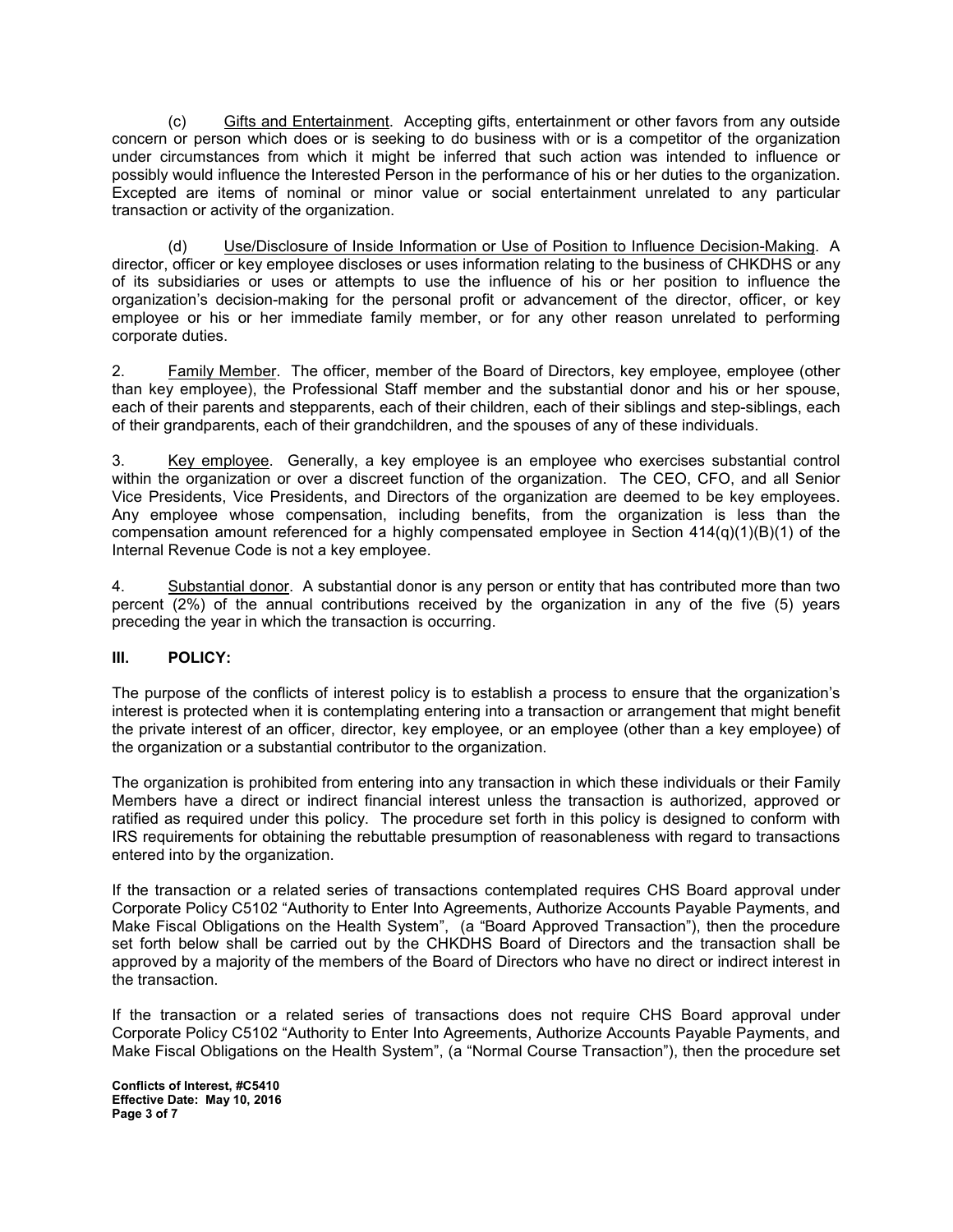forth below shall be carried out by the Corporation's Compliance Committee under the direction of the CHKDHS Compliance Officer. This policy is intended to supplement but not replace any applicable state laws governing conflicts of interest applicable to non-profit and charitable corporations.

CHKDHS management, including the Purchasing Department and all other applicable departments involved in the purchasing of equipment, supplies or services or the execution of contracts on behalf of the Health System shall follow the procedures set forth below with regard to such purchases and contracts if a conflict of interest has been identified.

# **IV. PROCEDURE:**

## 1. Duty to Disclose; Annual Conflict of Interest Disclosure; Contract Proponent Disclosure

 (a) Duty to Disclose. An Interested Person must disclose the existence and nature of any actual or potential Conflict of Interest to the CHKDHS Compliance Officer, in the case of a Normal Course Transaction, or to the Chair of the CHKDHS Board of Directors, in the case of a Board Approved Transaction.

 (b) Conflict of Interest Disclosure. Prior to joining the CHS or a CHS subsidiary Board of Directors or prior to employment or promotion, as applicable, and on an annual basis thereafter, each member of the Board of Directors, each officer, each key employee, each Director-level employee, Purchasing Department personnel responsible for directing purchasing decisions, and applicants and recipients of grant funds of CHKDHS and its subsidiaries is required to complete a Conflicts of Interest Disclosure Statement, on a form designated for such purpose (the "Annual Disclosure Statements"). Each member of the Board of Directors, each officer, and each key employee of CHKDHS and its subsidiaries shall disclose such conflicts of interest to the Legal Department. The Legal Department shall provide a summary of the identified potential conflicts of interest to the Finance Department and the CHKDHS Compliance Officer. Each Director-level employee and Purchasing Department personnel responsible for directing purchasing decisions shall disclose such conflicts of interest to the Human Resources Department on a form designated for such purpose. The Human Resources Department will provide a summary of the identified potential conflicts of interest to the CHKDHS Compliance Officer. Applicants and recipients of grant funds within CHKDHS shall disclose such conflicts to the Grants Compliance Subcommittee on a form designated for such purpose. The Grants Compliance Subcommittee shall provide a summary of the identified potential conflicts of interest to the CHKDHS Compliance Officer. Each individual required to complete a Conflict of Interest Disclosure form hereunder shall provide written notice immediately regarding any new, or modifications to any existing disclosure form.

 (c) Contract Proponent Disclosure. Each individual within CHKDHS who submits a request to the Legal Department for review, amendment, or drafting of a contract (each a "Contract Proponent") shall certify on the Legal Services Department Contract Routing Form that such Contract Proponent is not aware of any apparent, actual, or potential conflict of interest regarding such contract request. Disclosures of any such conflicts of interest by a Contract Proponent shall be reported by the Legal Department to the CHKDHS Compliance Officer.

 (d) Potential Conflict of Interest Identification Tool. On an annual basis, the CHKDHS Compliance Officer will develop and circulate to all Department Directors a Potential Conflict of Interest Identification Tool which lists the companies and organizations identified in the Annual Disclosure Statements. In the event CHKDHS is contemplating a transaction with a company or organization listed in the Potential Conflict of Interest Identification Tool the Department Director will provide notice of such to the CHKDHS Compliance Officer and the Compliance Officer will take appropriate steps to take all actions required under the Policy.

**Conflicts of Interest, #C5410 Effective Date: May 10, 2016 Page 4 of 7**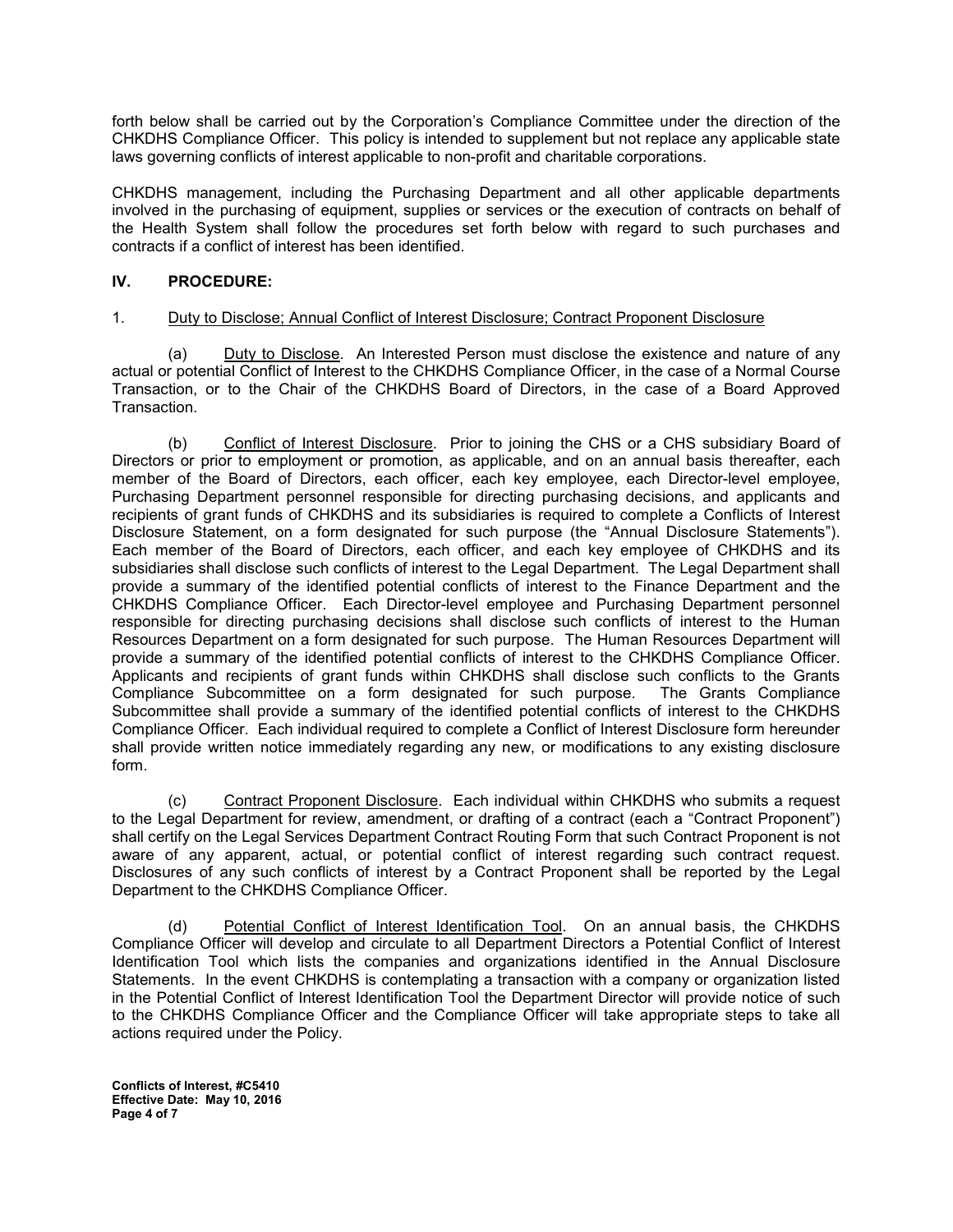## 2. Procedure for Addressing Potential Conflicts of Interest in Board Approved Transactions.

 (a) The Chair of the CHKDHS Board shall, as appropriate, appoint a disinterested person or committee, or direct management, to investigate and present to the Board alternatives to the proposed transaction or arrangement.

 (b) The person, committee or management representatives designated by the Chair of the CHKDHS Board shall present to the Board of Directors comparability data regarding alternate transactions or arrangements in order for the Board of Directors to exercise a thorough due diligence review to determine the most advantageous transaction or arrangement for the organization. The CHKDHS Board may require independent outside experts to be retained in a consulting capacity as it deems appropriate. The CHKDHS Board may require a reasoned opinion letter, as it deems appropriate opining with regards to the fair market value and commercial reasonableness of the proposed transaction.

 (c) The Interested Person shall not receive any information related to the transaction or arrangement received by independent CHKDHS Board members and will recuse himself or herself from all meetings and discussions by the Board related to the transaction or arrangement. The Interested Person is permitted to make a presentation to the CHKDHS Board of Directors.

 (d) The CHKDHS Board of Directors shall determine the transaction or arrangement that is in the organization's best interest and for its own benefit and which is fair and reasonable to the organization and shall direct management to enter into such transaction or arrangement in conformity with such CHKDHS Board determination.

#### 3. Procedure for Addressing Potential Conflicts of Interest in Normal Course Transactions.

 (a) The CHKDHS Compliance Officer shall, as appropriate, appoint a disinterested person or a subcommittee of the Compliance Committee to investigate alternatives to the proposed transaction or arrangement.

 (b) The designated disinterested person or the designated subcommittee shall review comparability data regarding alternate transactions or arrangements in order to exercise a thorough due diligence review to determine the most advantageous transaction or arrangement for the organization. Independent outside experts may be retained in a consulting capacity as deemed appropriate. A reasoned opinion letter may be obtained, as deemed appropriate, opining with regards to the fair market value and commercial reasonableness of the proposed transaction.

After exercising due diligence, the Compliance Committee shall determine the transaction or arrangement that is in the organization's best interest and for its own benefit and that is fair and reasonable and shall direct management to enter into the transaction or arrangement in conformity with such determination.

 (d) If the CHKDHS Compliance Officer is involved in a Conflict of Interest, the CHKDHS President may designate an alternate member of management to implement this Policy or may refer the matter to the Board of Directors of CHKDHS to implement this Policy.

#### 4. Violations of the Conflicts of Interest Policy.

(a) If the CHKDHS Board Chair or the CHKDHS Compliance Officer, as applicable, has reasonable cause to believe that an individual has failed to disclose actual or potential Conflicts of Interest, he or she shall inform the individual of the basis for such belief and afford the individual an opportunity to explain the alleged failure to disclose.

**Conflicts of Interest, #C5410 Effective Date: May 10, 2016 Page 5 of 7**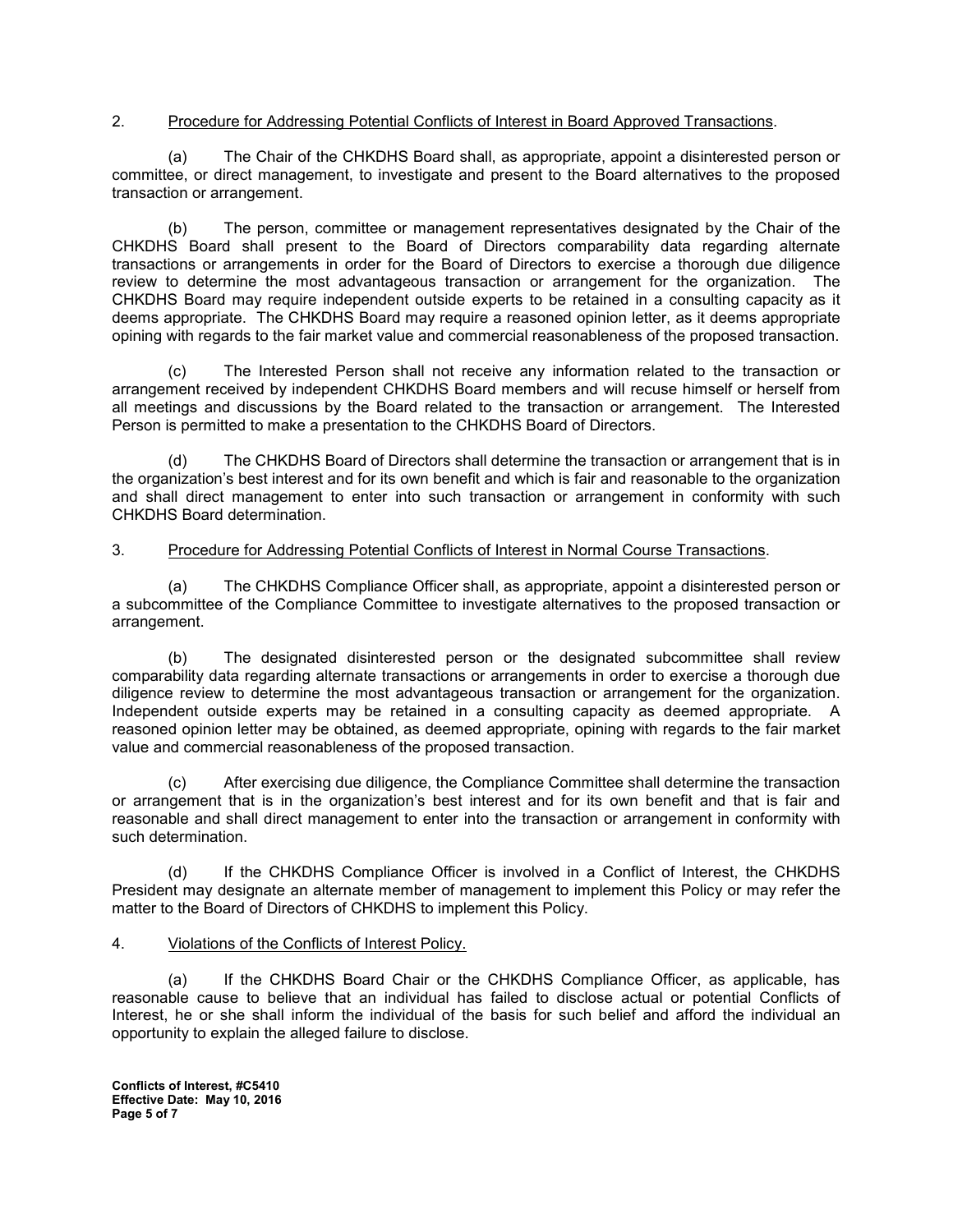(b) After hearing the response of the individual and making such further investigation as may be warranted under the circumstances, if the CHKDHS Board Chair or the CHKDHS Compliance Officer, as applicable, determines that the individual has in fact failed to disclose an actual or potential Conflict of Interest, he or she shall take appropriate corrective action. For Board Approved Transactions, the determination of the Chair of the Board shall be referred to the CHKDHS Board Governance Committee for review and action. For Normal Course Transactions, the determination of the Compliance Officer shall be referred to the Vice President of Human Resources for review and action.

 (c) All violations or suspected violations of this Policy or the CHKDHS Compliance Program must be reported to the CHKDHS Board Chair as regards Board Approved Transactions and to the CHKDHS Compliance Officer as regards Normal Course Transactions. Violations may require corrective action up to and including termination of employment for employees engaged in activity prohibited under this Policy and removal from the Board of Directors for directors engaged in activity prohibited under this Policy. The organization may also pursue such other actions permitted under applicable law to protect its interests.

## 5. Records of Proceedings.

 (a) For Board Approved Transactions, minutes of each Board meeting at which the transaction or arrangement is discussed shall be retained in the organization's permanent records and such minutes shall reflect in detail the due diligence process followed by the Board in reviewing comparability data, the advice of outside consultants, the reasoned opinion letter, and such other information accessed by the CHKDHS Board in making its determination. Such minutes shall also reflect that the Interested Person recused himself or herself from such meetings.

 (b) For Normal Course Transactions, the Compliance Officer shall report in his or her quarterly report to the CHKDHS Board Compliance Oversight Committee the names of the persons who disclosed or otherwise were found to have an actual or potential Conflict of Interest, the nature of any potential Conflict of Interest, any action taken to determine whether an actual Conflict of Interest was present, the decision whether a Conflict of Interest, in fact, existed, the names of the persons who were present for discussion, the content of the discussion, including any alternatives to the proposed transaction or arrangement, and the final determination. Such report shall be included in the minutes of the CHKDHS Board Compliance Oversight Committee retained in the organization's permanent records.

#### 6. Requirements Applicable to Compensation Committees.

Any individual who receives compensation, directly or indirectly, from the organization for services is precluded from serving on any organization committee or subcommittee whose jurisdiction includes compensation matters.

#### **V. REQUIREMENTS APPLICABLE TO PHYSICIANS REGARDING FINANCIAL RELATIONSHIPS WITH OUTSIDE VENDORS**

1. Annual Reporting of Physician Financial Relationships. On an annual basis, each physician serving on the Board of Directors of CHKDHS or any CHKDHS subsidiary, each physician serving as a medical director for CHKDHS or any CHKDHS subsidiary, and each physician employee of any CHKDHS subsidiary shall disclose in writing to the Vice President of Physician Practice Management, on a form designated for such purpose, any and all relationships between such physician, or any Family Member of such physician, and any vendor or potential vendor of any CHKDHS subsidiary, including, without limitation, any ownership, investment, or compensation arrangements between the vendor and the physician or Family Member of physician (each hereinafter referred to as a "Physician Financial Relationship."). The physician shall provide notice immediately to the Vice President of Physician